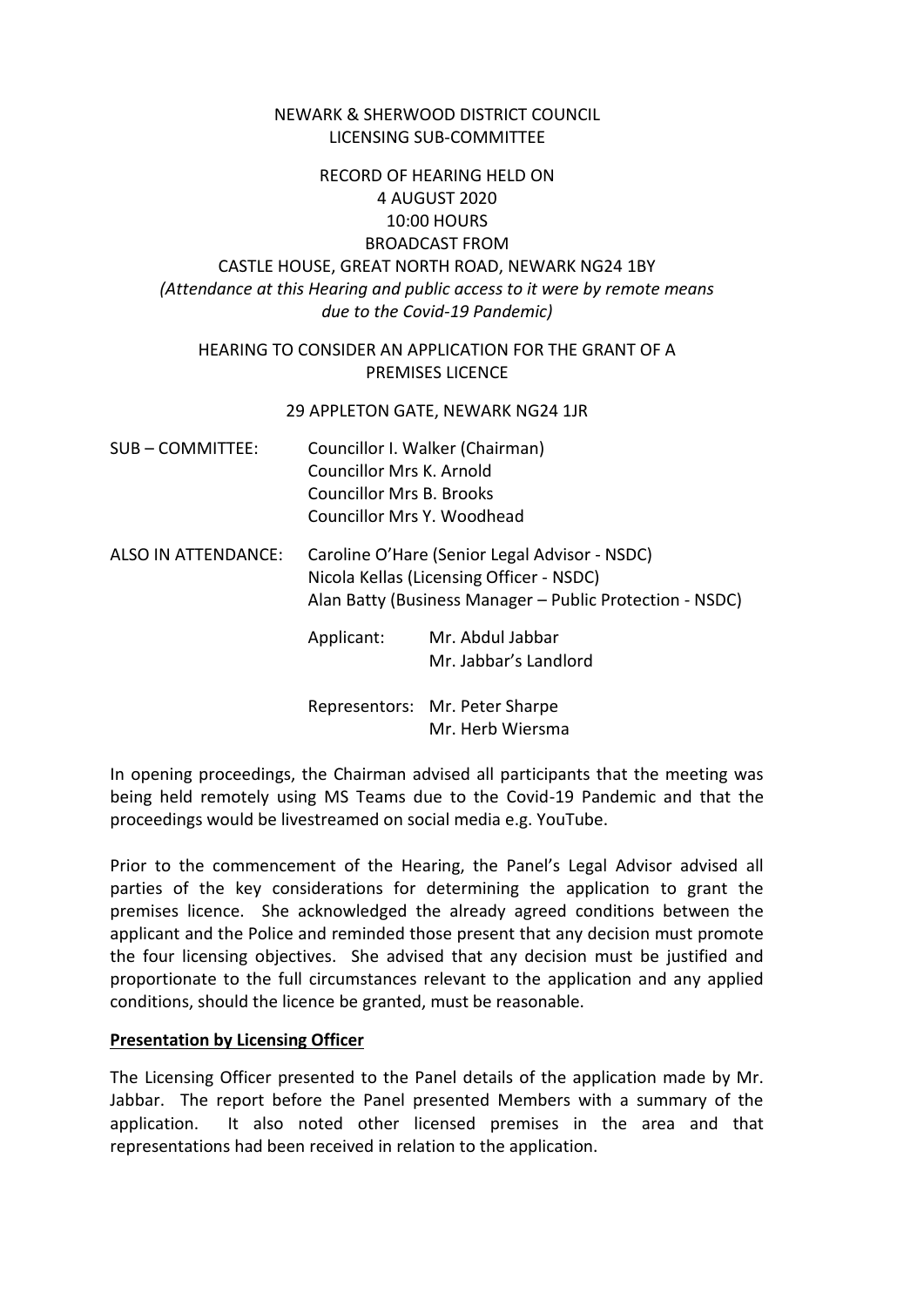The report set out the legislation in relation to the powers that licensing authorities had to grant the premises licence, the options available to the Panel and the relevant policies and guidance.

# Applicant's Case

Mr. Jabbar advised the Licensing Panel that the application had been submitted in order to permit the sale of alcohol from the premises.

Mr. Sharpe queried how Mr. Jabbar saw his premise and the kebab shop next door working as a combined unit. Mr. Jabbar stated that they were two separate premises and not in any way linked.

The Licensing Panel's Legal Advisor queried whether Mr. Jabbar had commenced trading. Mr. Jabbar confirmed that he would not be trading until after the licence was granted. He also referred to the litter and late night entertainment which took place at the nearby Palace Theatre.

Councillor Mrs Brooks queried whether Mr. Jabbar intended to sell groceries as well as alcohol. Mr. Jabbar confirmed that he would be selling both. In relation to the number of staff he would employ, he confirmed that he would initially work alone in the premise as it was a new business but would employ another person at a later date. He advised the Licensing Panel of his qualifications, training and previous experience and that he proposed to operate the Challenge 25 Scheme. He also stated that any future employee would have the necessary and appropriate training to prevent the sale of alcohol to underage individuals. He confirmed that sales at the premises would be mostly groceries.

## Representors' Case

Mr. Sharp referred the Licensing Panel to his written submission. He added that he lived adjacent to the Mary Magdalene Park which suffered from anti-social behaviour and drunken individuals in the area throughout the day. He stated that another source of alcohol would exacerbate the situation and that an increase in anti-social behaviour would ensue.

Mr. Wiersma endorsed the comments of Mr. Sharpe, adding that he was concerned about the potential increase in noise nuisance. He stated that he believed the applicant to be a responsible person but had doubts that the Police had sufficient resources to manage the increase in anti-social behaviour. He referred to the provision of CCTV, stating that this did little to actually prevent anti-social behaviour. He stated that there were vulnerable people in the area and that a further opportunity to purchase alcohol would create further disturbance.

In response, Mr. Jabbar queried whether any of the existing nuisance had been reported to the Police and, if so, would the crime report reference number be provided in order for the Licensing Authority to confirm that it was a genuine. Mr. Sharpe confirmed that he had reported a broken window to the Police and would be able to provide a crime number if required.